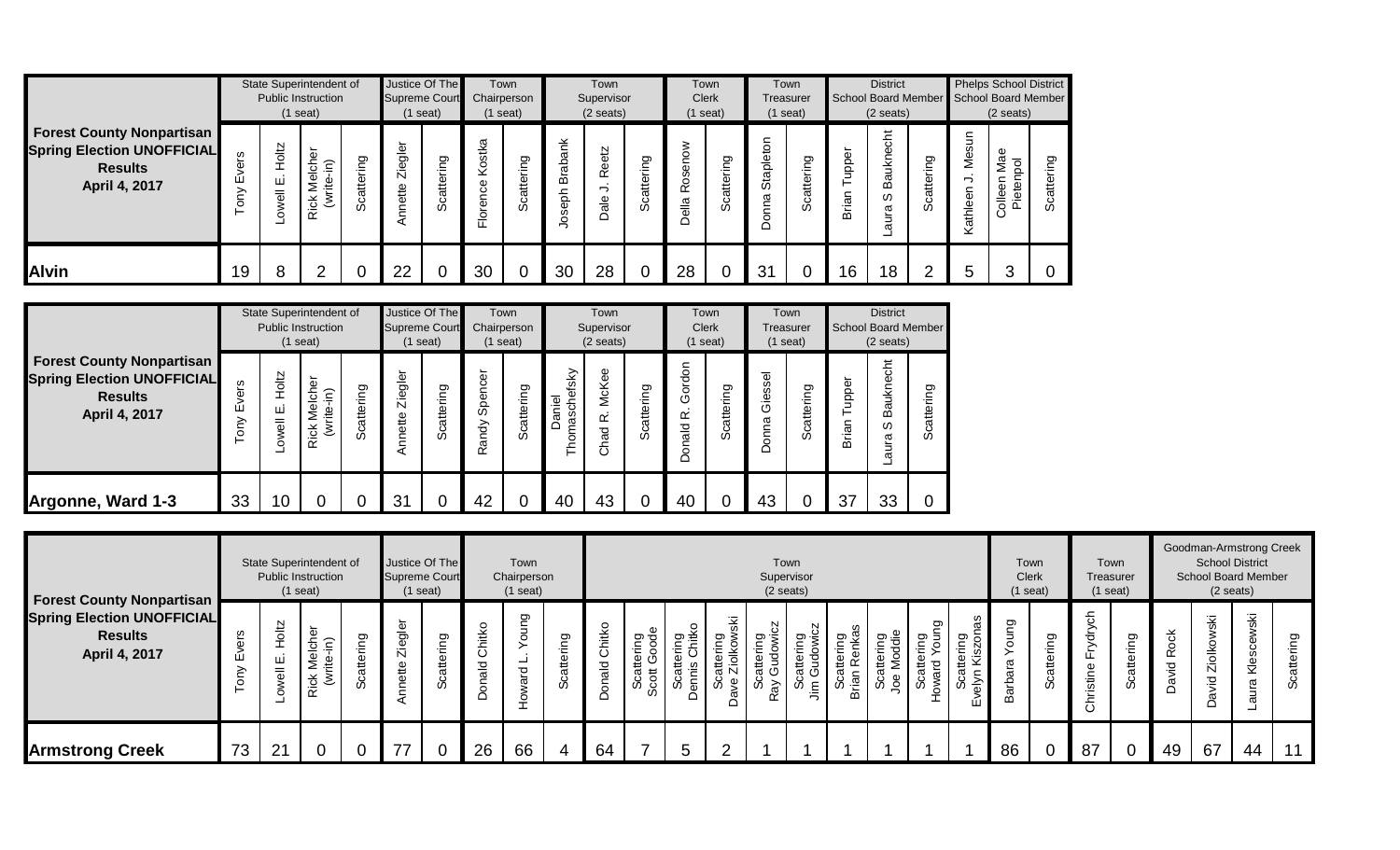|                                                                                                          |                 |                                         | State Superintendent of<br><b>Public Instruction</b><br>$(1$ seat)                    |                 | <b>Supreme Court</b> | Justice Of The<br>(1 seat)             | Chairperson            | Town<br>$(1$ seat) |             | Town<br>Supervisor<br>$(2 \text{ seats})$ |                           | Town<br>Clerk/Treasure Laona School District<br>$(1$ seat) |               |              | <b>School Board Member</b><br>$(2 \text{ seats})$ |                     | Wabeno School District Wabeno School District<br>School Board Member School Board Member | <b>Forest County Seat</b><br>$(1$ seat) |                  |                 | <b>Oconto County Seat</b><br>$(1$ seat) |                  | Wabeno<br>School<br>Referenda<br><b>Question I</b> |               | Wabeno<br>Referenda<br>Question II | School     |
|----------------------------------------------------------------------------------------------------------|-----------------|-----------------------------------------|---------------------------------------------------------------------------------------|-----------------|----------------------|----------------------------------------|------------------------|--------------------|-------------|-------------------------------------------|---------------------------|------------------------------------------------------------|---------------|--------------|---------------------------------------------------|---------------------|------------------------------------------------------------------------------------------|-----------------------------------------|------------------|-----------------|-----------------------------------------|------------------|----------------------------------------------------|---------------|------------------------------------|------------|
| <b>Forest County Nonpartisan</b><br><b>Spring Election UNOFFICIAL</b><br><b>Results</b><br>April 4, 2017 |                 | 2101<br>щі<br>$\overline{\overline{6}}$ | ৯<br>$\widehat{c}$<br>৳<br>-<br>₹<br>e.<br>Ti<br><b>Rick</b><br>$\tilde{\mathcal{E}}$ | ring<br>Scatter | gler<br>Zie<br>ette  | guin<br>$\overline{a}$<br>₹<br>$\circ$ | <b>Jenkel</b><br>onald | ring               | w<br>$\sim$ | Sō<br>ᄒ<br>문<br>Rob                       | פַ<br>€<br>e#<br>$\omega$ | $\overline{\Phi}$<br>≚<br>Φ<br>ξm<br>$\omega$              | attering<br>w | S<br>œ<br>တိ | ਦੁ<br>Shepai<br>$\Omega$<br>Ě<br>ω                | Ō<br>tterin<br>ပ္တိ | Shampo<br>송<br>۽<br>あ<br>Raletta                                                         | ern<br>Matt<br><br>Έ                    | attering<br>ပ္တိ | piela<br>ъ<br>ā | ත<br>Niggelin<br>ន្ល                    | iring<br>Scatter | es                                                 | $\frac{9}{2}$ | ဖ<br>Φ                             | $\epsilon$ |
| <b>Blackwell</b>                                                                                         | 10 <sup>°</sup> | 10                                      | $\mathbf 0$                                                                           | $\mathbf 0$     | 18                   |                                        | 21                     |                    | 21          | 21                                        |                           | 23                                                         |               |              |                                                   | $\Omega$            | 8                                                                                        | 13                                      |                  | 15              |                                         |                  | 9                                                  | 14            | 9                                  | 15         |

|                                                                                                          |                     |                          | State Superintendent of<br><b>Public Instruction</b><br>$(1$ seat)                               |                          |                           | Justice Of The<br><b>Supreme Court</b><br>$(1$ seat) |           | Town<br>Chairperson<br>$(1$ seat) |                             | Town<br>Supervisor<br>$(2 \text{ seats})$ |                   |                               | Town<br><b>Clerk</b><br>(1 seat) | Treasurer                     | Town<br>$(1$ seat)     |                          | Laona School District<br>School Board Member<br>$(2 \text{ seats})$ |            |
|----------------------------------------------------------------------------------------------------------|---------------------|--------------------------|--------------------------------------------------------------------------------------------------|--------------------------|---------------------------|------------------------------------------------------|-----------|-----------------------------------|-----------------------------|-------------------------------------------|-------------------|-------------------------------|----------------------------------|-------------------------------|------------------------|--------------------------|---------------------------------------------------------------------|------------|
| <b>Forest County Nonpartisan</b><br><b>Spring Election UNOFFICIAL</b><br><b>Results</b><br>April 4, 2017 | ers<br>ے<br>سا<br>δ | Holtz<br>ш<br>owell<br>ᆜ | che<br>$\widehat{\epsilon}$<br>$\overline{\Phi}$<br>rite<br>Σ<br><b>Rick</b><br>$\bar{\epsilon}$ | ත<br>έ<br>atte<br>ပ<br>ഗ | gler<br>Ō<br>Ŋ<br>Annette | ring<br>Scatter                                      | ₾<br>Kris | Scattering                        | έō<br>⋧<br>മ<br>atrick<br>≏ | send<br>Town:<br>Jason                    | ring<br>atte<br>ق | ٥<br>₹<br>മ<br>Ф<br>xann<br>è | ring<br>Scatter                  | ត្ត<br>ច<br>ш<br>atricia<br>≏ | ring<br>atte<br>ق<br>ھ | ves<br>Ree<br>っ<br>Scott | ≏<br>⊻<br>Ξ<br>$\omega$<br>မို<br>ے<br>ட<br>င်္တ                    | Scattering |
| <b>ICaswell</b>                                                                                          | 9                   | 9                        |                                                                                                  |                          | 15                        |                                                      | 19        | 0                                 | 15                          | 18                                        |                   |                               |                                  | 16                            |                        | 18                       | 18                                                                  | 0          |

|                                                                                                          |                                        |                    | State Superintendent of<br><b>Public Instruction</b><br>$(1$ seat) |                                       | <b>Supreme Court</b>   | Justice Of The<br>$(1$ seat) |                   | Town<br>Chairperson<br>$(1$ seat) |                | Town<br>Supervisor<br>$(2 \text{ seats})$           |                    | <b>Clerk</b>          | Town<br>$(1$ seat) |                                | Town<br>Treasurer<br>$(1$ seat) |               | <b>District</b><br><b>School Board Member</b><br>$(2 \text{ seats})$ |                                                         |
|----------------------------------------------------------------------------------------------------------|----------------------------------------|--------------------|--------------------------------------------------------------------|---------------------------------------|------------------------|------------------------------|-------------------|-----------------------------------|----------------|-----------------------------------------------------|--------------------|-----------------------|--------------------|--------------------------------|---------------------------------|---------------|----------------------------------------------------------------------|---------------------------------------------------------|
| <b>Forest County Nonpartisan</b><br><b>Spring Election UNOFFICIAL</b><br><b>Results</b><br>April 4, 2017 | vers<br>ш<br>$\widetilde{\varepsilon}$ | Hotz<br>ш<br>owell | Melcher<br>$\widehat{m}$<br>(write-<br><b>Rick</b>                 | Ō<br>Ē<br>≔<br>atter<br>ပ<br>$\omega$ | gler<br>Zie<br>Annette | Scattering                   | ৳<br>Š<br>Richard | Scattering                        | Schunk<br>arry | ≧<br>$\mathbf N$<br>State:<br>pa<br>oro<br>ε<br>Ray | attering<br>ٽ<br>ഗ | 응<br>ပ<br>bleno:<br>≃ | Scattering         | sinberry<br>Ë<br>♂<br>ξ<br>iii | attering<br>ပ<br>ഗ              | pper<br>Brian | ξ<br>Baukne<br>ഗ<br>aura                                             | တ<br>≔<br>$\frac{\omega}{\Box}$<br>$\sigma$<br>$\omega$ |
| Twn-Crandon, Ward 1-3                                                                                    | 43                                     | 8                  |                                                                    |                                       | 31                     |                              | 48                |                                   | 46             | 4 <sup>1</sup>                                      |                    | 50                    |                    | 53                             |                                 | 46            | 45                                                                   |                                                         |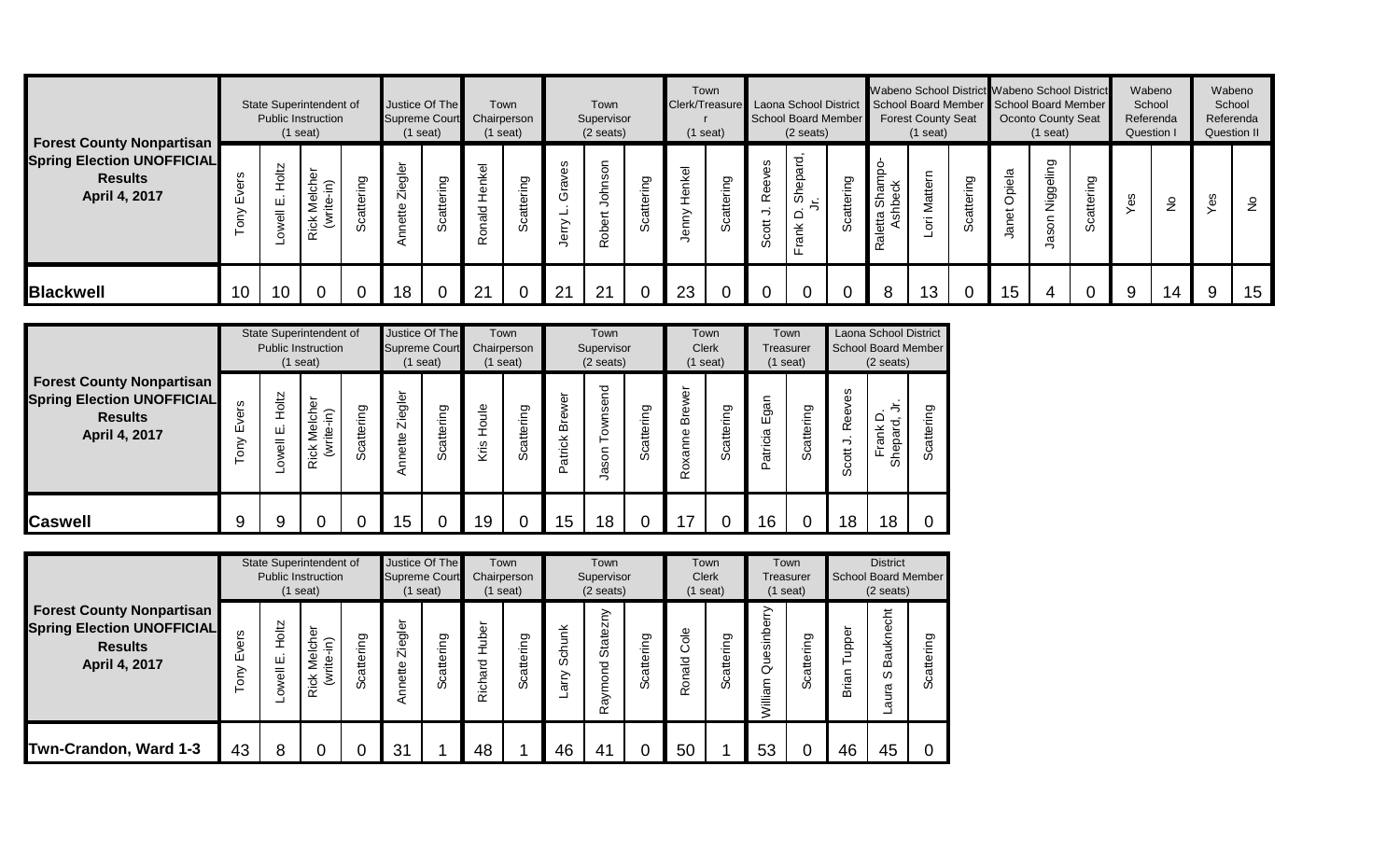|                                                                                                          |    |                                     | State Superintendent of<br><b>Public Instruction</b><br>$(1$ seat) |               | Justice Of The<br><b>Supreme Court</b><br>$(1$ seat) |                          | Town<br>Chairperson<br>$(1$ seat) |                                         |                    | Supervisor<br>$(2 \text{ seats})$ | Town              |                        | Clerk<br>$(1$ seat)   | Town            | Treasurer<br>$(1$ seat) | Town             | Wabeno School District Wabeno School District<br>School Board Member School Board Member | <b>Forest County Seat</b><br>$(1$ seat) |                |                               | Oconto County Seat<br>(1 seat) |                                | Wabeno<br>School<br>Referenda<br><b>Question I</b> |               | School<br>Referenda<br><b>Question II</b> | Wabeno        |
|----------------------------------------------------------------------------------------------------------|----|-------------------------------------|--------------------------------------------------------------------|---------------|------------------------------------------------------|--------------------------|-----------------------------------|-----------------------------------------|--------------------|-----------------------------------|-------------------|------------------------|-----------------------|-----------------|-------------------------|------------------|------------------------------------------------------------------------------------------|-----------------------------------------|----------------|-------------------------------|--------------------------------|--------------------------------|----------------------------------------------------|---------------|-------------------------------------------|---------------|
| <b>Forest County Nonpartisan</b><br><b>Spring Election UNOFFICIAL</b><br><b>Results</b><br>April 4, 2017 | ш  | <b>Poltz</b><br>ш<br>$\overline{a}$ | ত<br>Melche<br>$\widehat{\epsilon}$<br>C.<br><b>Rick</b><br>₹      | ත<br>$\omega$ | ie<br>Ole<br>Zie<br>ette                             | ring<br>atte<br>$\omega$ | $\overline{\omega}$<br>ohn        | g<br>$\overline{\phantom{0}}$<br>Ħ<br>w | ₽<br>ಠಾ<br>š<br>.≒ | cks<br>Φ<br>c                     | あ<br>ğ,<br>᠇<br>ة | ō<br>.≒<br>atter<br>တိ | alley<br>ᡕᢐ<br>atrici | ring<br>Scatter | ≑                       | attering<br>ပ္တိ | Shampo-<br>꽁<br>۾<br>Raletta<br>Ash                                                      | Ē<br>π<br>Σ<br>$\Omega$                 | attering<br>တိ | ᡕᢐ<br>$\overline{\Phi}$<br>ة٬ | Ō<br>Niggelir<br>Son           | Ō<br>$\cdot$ $=$<br>tter<br>တိ | ΘS                                                 | $\frac{1}{2}$ | w<br>Φ                                    | $\frac{9}{2}$ |
| Freedom                                                                                                  | 92 | 40                                  |                                                                    |               | 115                                                  |                          | 139                               |                                         | 57                 | 13 <sub>1</sub>                   | 80                | $\mathbf 0$            | 137                   |                 | 135                     | $\overline{0}$   | 50                                                                                       | 98                                      |                | 94                            | 42                             |                                | 83                                                 | 69            | 79                                        | 72            |

|                                                                                                          |                                                   |                                                | State Superintendent of<br><b>Public Instruction</b><br>$(1$ seat) |                |                     | Justice Of The<br><b>Supreme Court</b><br>(1 seat) |                | Town<br>Chairperson<br>$(1$ seat) |                         | Town<br>Supervisor<br>$(2 \text{ seats})$ |            | Clerk/Treasure     | Town<br>$(1$ seat)          |                | <b>Crandon School</b><br><b>District</b><br><b>School Board Member</b><br>$(2 \text{ seats})$ |                          |                     | <b>Three Lakes School</b><br><b>District</b><br>School Board Member<br>$(1$ seat) |            |
|----------------------------------------------------------------------------------------------------------|---------------------------------------------------|------------------------------------------------|--------------------------------------------------------------------|----------------|---------------------|----------------------------------------------------|----------------|-----------------------------------|-------------------------|-------------------------------------------|------------|--------------------|-----------------------------|----------------|-----------------------------------------------------------------------------------------------|--------------------------|---------------------|-----------------------------------------------------------------------------------|------------|
| <b>Forest County Nonpartisan</b><br><b>Spring Election UNOFFICIAL</b><br><b>Results</b><br>April 4, 2017 | w<br>$\overline{\mathbf{v}}$<br>ш<br>≧<br>$\circ$ | <b>Holtz</b><br>ш<br>$\overline{\overline{6}}$ | Melcher<br>$\widehat{\epsilon}$<br>ف.<br>أ<br>Rick<br>₹            | cattering<br>ഗ | gler<br>Zie<br>ette | Scattering                                         | ৳<br>σ<br>Karl | Scattering                        | <b>Bukovic</b><br>Brian | ovrine<br>ᆜ<br>Doris                      | Scattering | Votis<br>athy<br>Ω | iring<br>catter<br>$\omega$ | uppel<br>Brian | 동<br>Baukneo<br><sub>0</sub><br>gın<br>ᢎ                                                      | ഊ<br>€<br>atte<br>ပ<br>ω | Ingram<br>andy<br>œ | gel<br>느<br>တိ<br>ξ<br>⋖<br>ollette                                               | Scattering |
| <b>Hiles</b>                                                                                             | 34                                                | 16                                             |                                                                    |                | 35                  | 0                                                  | 49             | 0                                 | 46                      | 39                                        |            | 50                 |                             | 44             | 40                                                                                            |                          | 5                   |                                                                                   |            |

|                                                                                                          |                          |                     | State Superintendent of<br><b>Public Instruction</b><br>$(1$ seat) |            | Justice Of The<br><b>Supreme Court</b> | seat)           | Chairperson | Town<br>$(1$ seat) |                     | Supervisor<br>$(2$ seats) | Town                |            | Clerk/Treasure<br>$(1$ seat) |            |                      | Laona School District<br><b>School Board Member</b><br>$(2 \text{ seats})$ |                    |
|----------------------------------------------------------------------------------------------------------|--------------------------|---------------------|--------------------------------------------------------------------|------------|----------------------------------------|-----------------|-------------|--------------------|---------------------|---------------------------|---------------------|------------|------------------------------|------------|----------------------|----------------------------------------------------------------------------|--------------------|
| <b>Forest County Nonpartisan</b><br><b>Spring Election UNOFFICIAL</b><br><b>Results</b><br>April 4, 2017 | ers<br>$\geq$<br>ш<br>δU | Holtz<br>ш<br>owell | chei<br>$\widehat{\epsilon}$<br>_<br>⊇<br>흩<br><b>Rick</b><br>℥    | Scattering | Ziegler<br>Annette                     | ring<br>Scatter | Murray<br>₹ | Scattering         | sius<br>Ambros<br>Ξ | 동<br>ይ<br>아<br>⋖<br>Jane  | Matuszewski<br>Jack | Scattering | Φ<br>۴<br>듣<br>ш             | Scattering | Reeves<br>っ<br>Scott | ち<br>≏<br>Shepard<br>¥<br>ω<br>щ                                           | တ<br>÷Ξ<br>Scatter |
| Laona, Ward 1-3                                                                                          | 100                      | 24                  | 0                                                                  | 0          | 104                                    | 0               | 118         | 0                  | 72                  | 73                        | 77                  |            | 21                           | 0          | 109                  | 14                                                                         |                    |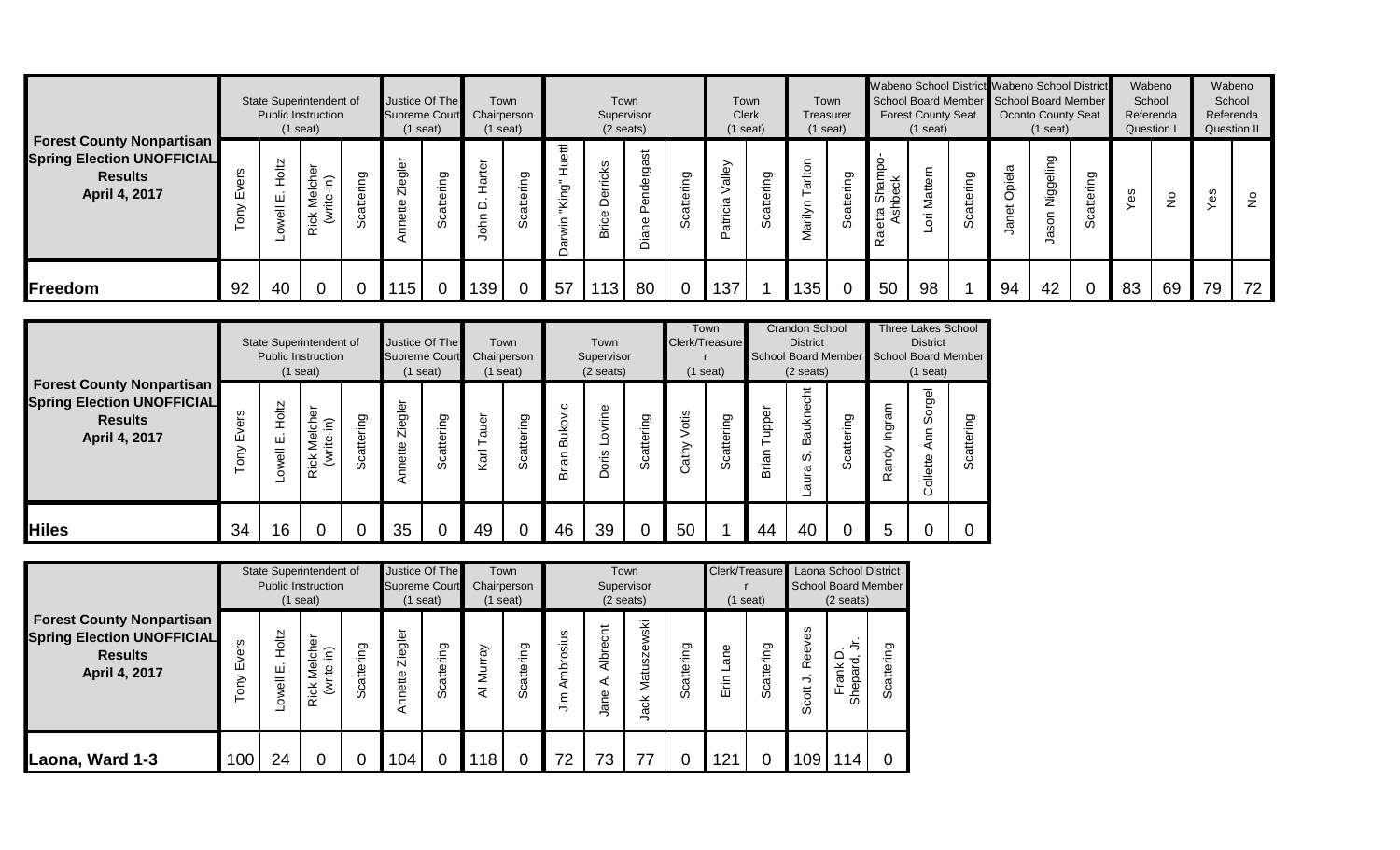|                                                                                                          |                    |                    | State Superintendent of<br><b>Public Instruction</b><br>$(1$ seat)                  |                        | Supreme Court<br>$(1$ seat) | Justice Of The         |               | Town<br>Chairperson<br>$(1$ seat) |                 |                               |                | <b>Town Supervisor</b><br>$(2 \text{ seats})$ |            |                  | Clerk/Treasure<br>(1 seat) |                     | <b>District</b><br><b>School Board Member</b><br>$(2 \text{ seats})$ |                              |
|----------------------------------------------------------------------------------------------------------|--------------------|--------------------|-------------------------------------------------------------------------------------|------------------------|-----------------------------|------------------------|---------------|-----------------------------------|-----------------|-------------------------------|----------------|-----------------------------------------------|------------|------------------|----------------------------|---------------------|----------------------------------------------------------------------|------------------------------|
| <b>Forest County Nonpartisan</b><br><b>Spring Election UNOFFICIAL</b><br><b>Results</b><br>April 4, 2017 | ၑၟ<br>δ<br>ய்<br>ξ | Holtz<br>ш<br>well | $\overline{\phantom{0}}$<br>Melche<br>$\widehat{\epsilon}$<br>write-<br><b>Rick</b> | ring<br>atte<br>ٽ<br>Ō | Ziegler<br>Annette          | ring<br>atte<br>ပ<br>Ō | Black<br>ynne | ┶<br>Meie<br>Dave                 | ring<br>Scatter | ৳<br>ε<br>ξ<br>S.<br>⋋<br>arr | Wilson<br>Mike | unda<br>മ<br>っ<br>Stephen                     | Scattering | otis<br>ssa<br>ق | ring<br>Scatter            | upper<br>⊢<br>Brian | Bauknecht<br>ω<br>aura<br>ᆜ                                          | ing<br>atte<br>ပ<br>$\omega$ |
| Lincoln, Ward 1-3                                                                                        | 173                | 79                 | 0                                                                                   |                        | 115                         |                        | 8C            | 105                               |                 | 141                           | 197            | 136                                           |            | 264              |                            | 188                 | 218                                                                  |                              |

|                                                                                                          |                |                                                                 | State Superintendent of<br><b>Public Instruction</b><br>$(1$ seat) |                    | <b>Supreme Court</b> | Justice Of The<br>(1 seat) |                                     | Town<br>Chairperson<br>$(1$ seat) |                  |                                        |                                                   | Town<br>Supervisor<br>$(2 \text{ seats})$      |            |                                    |            | Clerk/Treasure<br>$(1$ seat) |                                    | <b>District</b><br>School Board Member<br>$(2 \text{ seats})$ |                |
|----------------------------------------------------------------------------------------------------------|----------------|-----------------------------------------------------------------|--------------------------------------------------------------------|--------------------|----------------------|----------------------------|-------------------------------------|-----------------------------------|------------------|----------------------------------------|---------------------------------------------------|------------------------------------------------|------------|------------------------------------|------------|------------------------------|------------------------------------|---------------------------------------------------------------|----------------|
| <b>Forest County Nonpartisan</b><br><b>Spring Election UNOFFICIAL</b><br><b>Results</b><br>April 4, 2017 | ers<br>ш<br>δm | Holtz<br>Rick Melcher<br>Scattering<br>(write-in)<br>Щ<br>owell |                                                                    | Ziegler<br>Annette | Scattering           | Anderson<br>lames          | abs<br>(write-in)<br>π<br>S<br>ance | Scattering                        | Ginter<br>Wesley | errigno<br>(write-in)<br>Lī<br>Charlie | Erdman<br>$\widehat{=}$<br>Robert G. I<br>(write- | Vollmar<br>(write-in)<br>$\overline{\epsilon}$ | Scattering | Frank<br>$\sim$<br>⋖<br>andy<br>σõ | Scattering | upper<br>⊢<br>Brian          | <b>Bauknecht</b><br>w<br>gun<br>ᡕᢐ | Scattering                                                    |                |
| Nashville, Ward 1 -2                                                                                     | 57             | 32                                                              | $\Omega$                                                           | $\overline{0}$     | 70                   | $\overline{0}$             | 84                                  | 5                                 | 0                | 68                                     | 6                                                 | 11                                             | 64         |                                    | 100        | $\overline{0}$               | 71                                 | 78                                                            | $\overline{2}$ |
| Nashville, Ward 3                                                                                        | 52             | 25                                                              | 0                                                                  | $\overline{0}$     | 64                   | $\overline{0}$             | 49                                  | 23                                | $\overline{4}$   | 46                                     | 30                                                | 26                                             | 0          |                                    | 67         | 3                            | 47                                 | 57                                                            |                |
| <b>TOTAL</b>                                                                                             | 109            | 57                                                              |                                                                    | 0                  | 134                  | 0                          | 133                                 | 28                                | 4                | 14                                     | 36                                                | 37                                             | 64         | $\overline{2}$                     | 167        | 3                            | 18                                 | 135                                                           | 3              |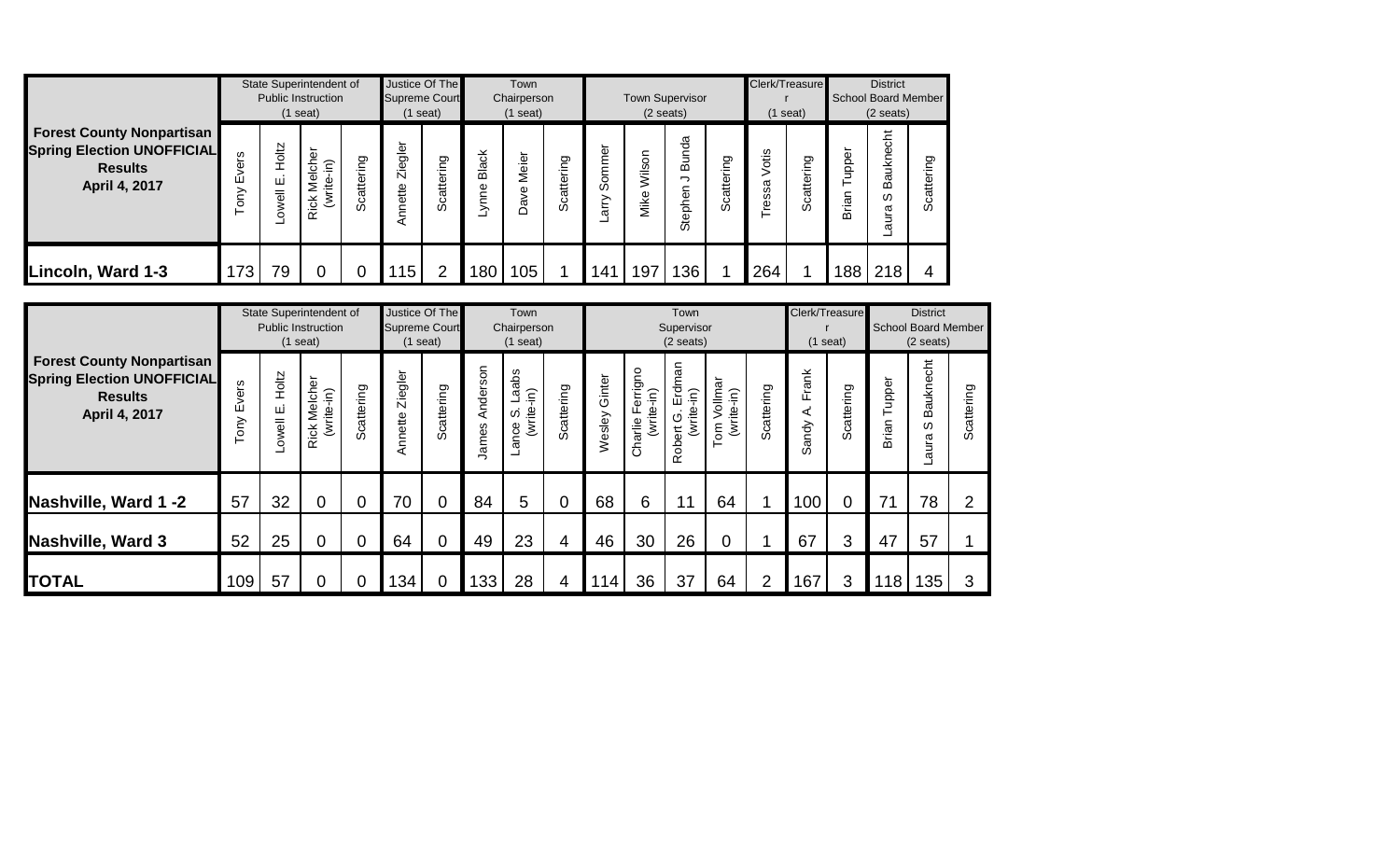|                                                                                                          |                     |                    | State Superintendent of<br><b>Public Instruction</b><br>$(1$ seat) |                |                                | Justice Of The<br><b>Supreme Court</b><br>$(1$ seat) |                          | Town<br>Chairperson<br>$(1$ seat) |                               |                                                            | Town<br>Supervisor<br>$(2$ seats)                  |                        |                      | Town<br><b>Clerk</b><br>$(1$ seat)                      |                       | Town<br>Treasurer<br>$(1$ seat) |                                  | Laona School District<br>School Board Member<br>$(2 \text{ seats})$ |                                        |
|----------------------------------------------------------------------------------------------------------|---------------------|--------------------|--------------------------------------------------------------------|----------------|--------------------------------|------------------------------------------------------|--------------------------|-----------------------------------|-------------------------------|------------------------------------------------------------|----------------------------------------------------|------------------------|----------------------|---------------------------------------------------------|-----------------------|---------------------------------|----------------------------------|---------------------------------------------------------------------|----------------------------------------|
| <b>Forest County Nonpartisan</b><br><b>Spring Election UNOFFICIAL</b><br><b>Results</b><br>April 4, 2017 | ဖၟ<br>Φ<br>ш<br>δIJ | Holtz<br>ш<br>well | Melcher<br>$\widehat{\epsilon}$<br>e<br>Ti<br>₹<br><b>Rick</b>     | cattering<br>ഗ | φ<br>ē9<br>Ñ<br>ette<br>≘<br>◅ | ring<br>catte<br>ഗ                                   | w<br>eter<br>௳<br>Calvin | ring<br>Scatter                   | Nichols<br>$\frac{e}{a}$<br>c | Gilligar<br>≧<br>$\overline{\phantom{0}}$<br>$\frac{1}{2}$ | wen<br>$\widehat{\epsilon}$<br>은<br>E<br>erry<br>⊢ | ring<br>atte<br>ပ<br>ഗ | illigan<br>৩<br>atsy | ഊ<br>٠Ĕ<br>$\mathfrak{g}_{\mathfrak{t}}$<br>ā<br>ပ<br>ഗ | ၉<br>Й<br>Р<br>Shelly | ring<br>Scatter                 | /es<br>Ф<br>Ф<br>œ<br>っ<br>Scott | $\overline{\phantom{0}}$<br>≏<br>ರ<br>⊻<br>Shepar<br>-              | ත<br>≟.<br>∼<br>$\mathbf{e}$<br>ပ<br>w |
| <b>Popple River</b>                                                                                      | 12                  | 6                  |                                                                    | 0              | 18                             |                                                      | 22                       | 0                                 | 6                             | 21                                                         | 4                                                  |                        | 21                   |                                                         | 21                    |                                 | 18                               | 16                                                                  |                                        |

| <b>Forest County Nonpartisan</b><br><b>Spring Election UNOFFICIAL</b><br><b>Results</b><br>April 4, 2017 |                |                     | State Superintendent of<br><b>Public Instruction</b><br>$(1$ seat)                           |            | Justice Of The<br><b>Supreme Court</b><br>$(1$ seat) |            | Town<br>Chairperson<br>$(1$ seat) |            | Town<br>Supervisor<br>$(2 \text{ seats})$ |                                              |                                                     | Town<br><b>Clerk</b><br>$(1$ seat) |                | Town<br>Treasurer<br>$(1$ seat) |            | Laona School District<br>School Board Member<br>$(2 \text{ seats})$ |                                  |            |
|----------------------------------------------------------------------------------------------------------|----------------|---------------------|----------------------------------------------------------------------------------------------|------------|------------------------------------------------------|------------|-----------------------------------|------------|-------------------------------------------|----------------------------------------------|-----------------------------------------------------|------------------------------------|----------------|---------------------------------|------------|---------------------------------------------------------------------|----------------------------------|------------|
|                                                                                                          | ers<br>Ш<br>čω | Holtz<br>Ш<br>owell | ৯<br>elch<br>$\widehat{\epsilon}$<br>ف<br>Ti<br>$\overline{\phantom{0}}$<br>⋍<br>ě<br>ξ<br>œ | Scattering | Ziegler<br>Annette                                   | Scattering | ≒<br>Jonny M                      | Scattering | Werth<br>Randy                            | $\frac{e}{a}$<br>Scattering<br>Š<br>σny<br>⊢ | ΚÄ<br>δu<br><b>Stefans</b><br>atteri<br>Φ<br>ഗ<br>∞ | Stefanski<br>ebra<br>Õ             | Scattering     | Нuрf<br>Н<br>uzanne<br>ഗ        | Scattering | Reeves<br>っ<br>Scott                                                | 늑<br>≏<br>Frank<br>σ<br>မှု<br>あ | Scattering |
| <b>Ross</b>                                                                                              | 18             | 3                   |                                                                                              |            | $\overline{7}$                                       |            | 24                                |            | 18                                        | . 1                                          | ⇁                                                   | 29                                 | $\overline{0}$ | 26                              |            | 18                                                                  | 19                               | 0          |

| <b>Forest County Nonpartisan</b><br><b>Spring Election UNOFFICIAL</b><br><b>Results</b><br>April 4, 2017 | State Superintendent of<br><b>Public Instruction</b><br>$(1$ seat) |                            |                                           |                    | Justice Of The<br>Town<br>Chairperson<br><b>Supreme Court</b><br>$(1$ seat)<br>$(1$ seat) |                              |                                          | Town<br>Supervisor<br>$(2 \text{ seats})$ |              | Town<br><b>Clerk</b><br>$(1$ seat) |                | Town<br>Treasurer<br>$(1$ seat) |            | Wabeno School District Wabeno School District<br><b>Forest County Seat</b><br>$(1$ seat) |            |                                                   | School Board Member School Board Member<br><b>Oconto County Seat</b><br>$(1$ seat) |            |             | Wabeno<br>School<br>Referenda<br><b>Question I</b> |                | Wabeno<br>School<br>Referenda<br>Question II |                  |         |               |
|----------------------------------------------------------------------------------------------------------|--------------------------------------------------------------------|----------------------------|-------------------------------------------|--------------------|-------------------------------------------------------------------------------------------|------------------------------|------------------------------------------|-------------------------------------------|--------------|------------------------------------|----------------|---------------------------------|------------|------------------------------------------------------------------------------------------|------------|---------------------------------------------------|------------------------------------------------------------------------------------|------------|-------------|----------------------------------------------------|----------------|----------------------------------------------|------------------|---------|---------------|
|                                                                                                          | ш                                                                  | $\mathbf N$<br>븅<br>Ш<br>C | ত<br>F<br>Melch<br>Φ<br>÷.<br><b>Rick</b> | ත<br>₽<br>$\omega$ | gler<br>Zie<br>hette                                                                      | င္ငွာ<br>٠È<br>atter<br>ပ္ပိ | க<br>Ehlin<br>$\overline{a}$<br>$\Delta$ | င္ငွာ<br>.≒<br>atte<br>ن<br>%             | 信<br>òδ<br>高 | も<br>CD<br>Ste                     | Scattering     | ੇ<br>$\bar{z}$                  | Scattering | ō<br>툳<br>ш<br>Σ                                                                         | Scattering | $\sigma$<br>န်<br>- 2<br>etta<br>Ast<br><u>ನಿ</u> | Matter<br>ΈŌ                                                                       | Scattering | Opiela<br>ā | Ō<br>viggelir                                      | attering<br>တိ |                                              | $\frac{1}{2}$    | U.<br>Φ | $\frac{1}{2}$ |
| Wabeno, Ward 1-5                                                                                         | 192 <sub>1</sub>                                                   | 78                         | 0                                         |                    | 233                                                                                       |                              | 239                                      |                                           | 219          | 180 <sub>1</sub>                   | $\overline{0}$ | 229                             |            | 228                                                                                      |            | 137                                               | 163                                                                                |            | 72          | 93                                                 | 0              | 171                                          | 122 <sub>l</sub> | 157     | 133           |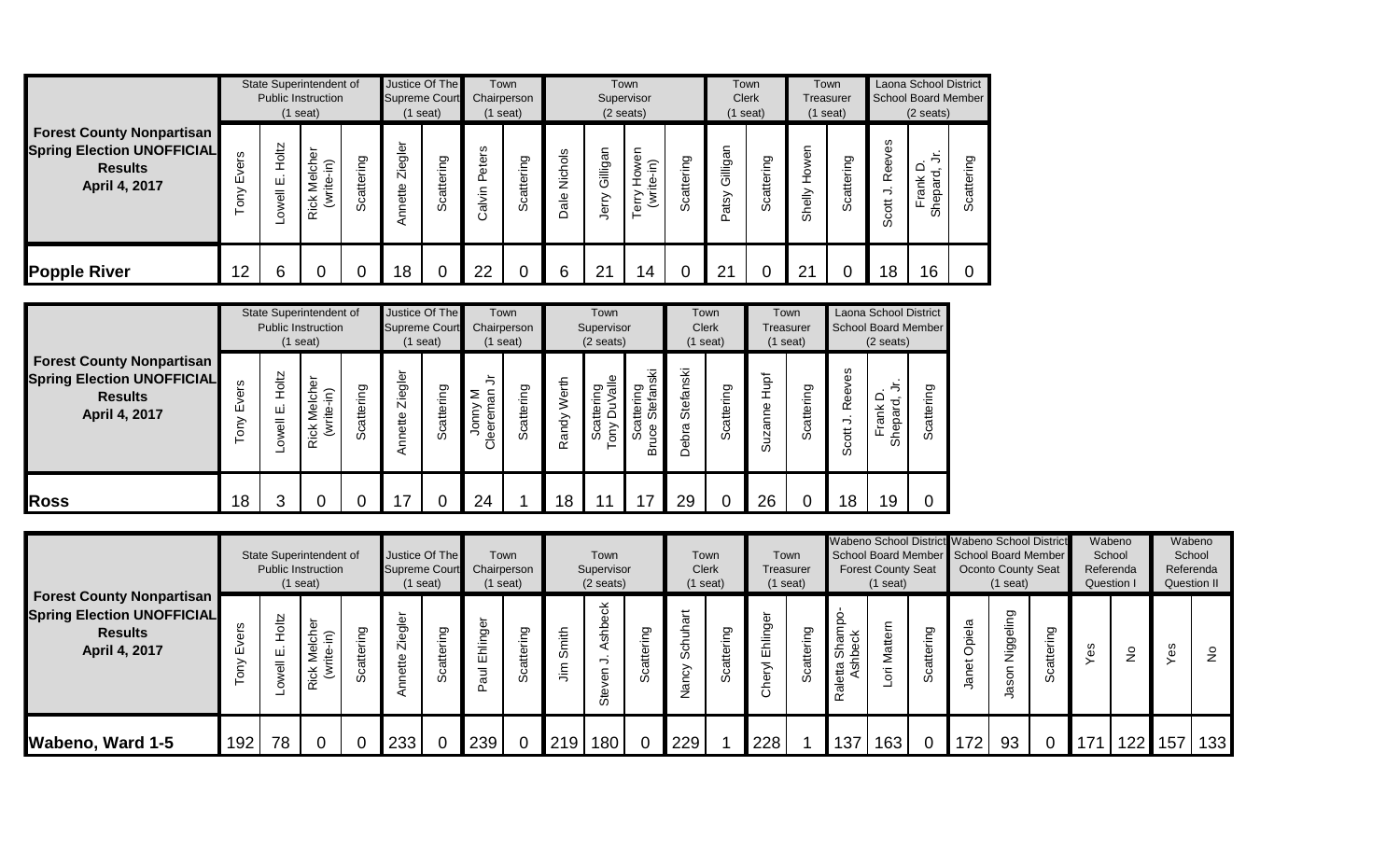| <b>Forest County Nonpartisan</b><br><b>Spring Election UNOFFICIAL</b><br><b>Results</b><br>April 4, 2017 |               |                     | State Superintendent of<br><b>Public Instruction</b><br>$(1$ seat) |                 | Justice Of The<br><b>Supreme Court</b><br>l seat) |            |                        | Crandon<br>Mayor<br>$(1$ seat) |                              | Clerk/Treasure<br>$(1$ seat)       |                          | City<br>Assessor<br>$(1$ seat) |                | Alderperson<br>District 4<br>$(1$ seat)                            |                    | <b>District</b><br><b>School Board Member</b><br>$(2 \text{ seats})$ |                       |  |
|----------------------------------------------------------------------------------------------------------|---------------|---------------------|--------------------------------------------------------------------|-----------------|---------------------------------------------------|------------|------------------------|--------------------------------|------------------------------|------------------------------------|--------------------------|--------------------------------|----------------|--------------------------------------------------------------------|--------------------|----------------------------------------------------------------------|-----------------------|--|
|                                                                                                          | Evers<br>Tony | Holtz<br>ш<br>owell | elche<br>ίsι.<br>(write-<br>Ź<br><b>Rick</b>                       | ring<br>Scatter | Ziegler<br>Annette                                | Scattering | 8S<br>0<br>≃<br>Dennis | ring<br>Scatter                | dley<br>ē.<br>Bi<br>ਠੋ<br>άĞ | ring<br>$t^{\rm e}$<br>σ<br>ပ<br>ഗ | Childers<br>⋖<br>Michael | ring<br>catter<br>ഗ            | Rau<br>Ψe<br>Δ | ring<br>$\mathfrak{g}_{\mathfrak{t}}$<br>$\sigma$<br>ٽ<br>$\omega$ | upper<br>rian<br>മ | Bauknecht<br>ഗ<br>aura                                               | ත<br>$t^{\rm e}$<br>ഗ |  |
| City-Crandon, Ward 1-4                                                                                   | 72            | 30                  |                                                                    |                 | 75                                                |            | 103                    |                                | 108                          |                                    | 107                      |                                | 33             |                                                                    | 87                 | 97                                                                   |                       |  |